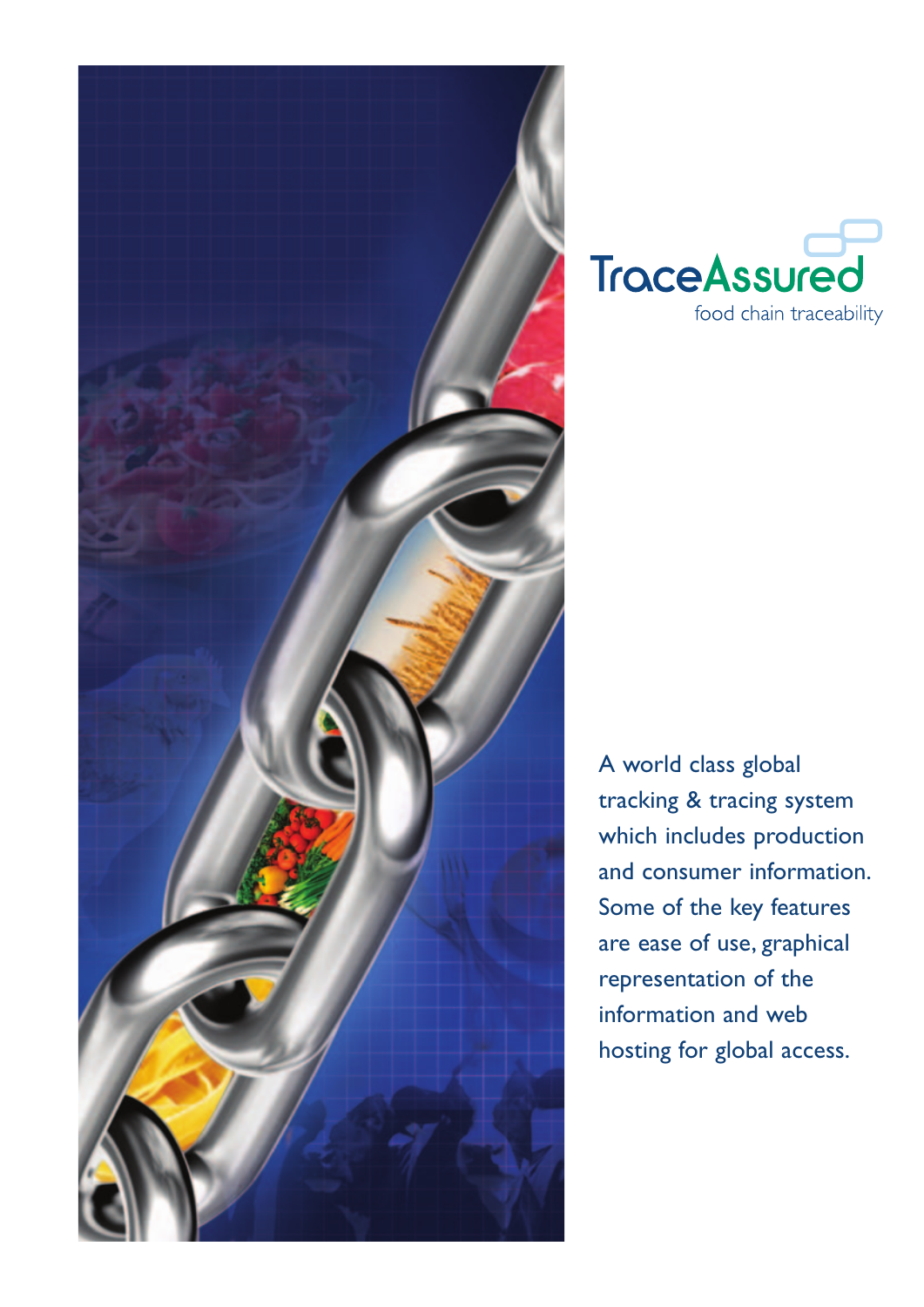

## **INTRODUCTION**

**TraceAssured is an Internet based service for supply chain information exchange from source to shelf. It collects, stores and reports forward and backward traces, mass balances and quality data within and between supply chains. TraceAssured provides this information within and throughout the global food industry, in real time.** 

Trace Assured has been developed by experts in the food industry with the backing and support of some of Europe's leading manufactures, retailers and standards bodies.

Traceability information level, granularity and complexity can be individually modelled and maintained according to specific needs.

TraceAssured is compatible with the requirements of the new international traceability standard ISO22005.

Through TraceAssured, users can;

- Be assured, in real time, the traceability of all the components in the supply chain – from farm to fork
- Get immediate and controlled access to granular traceability and quality information
- Easily trace or track any component, starting at any point moving from start to finish.
- Convince buyers of full and open traceability through the chain.
- Reduce the cost of traceability.
- Assures trust and reliability in international markets.

The TraceAssured solution enables food supply organisations to build and strengthen trust through transparency and relevant information. It can add the

competitive edge, minimise risk and meet traceability standards, legislation and customer demands.

The subscription-based TraceAssured solution allows real time tracing and tracking with precision product recalls which maximises product availability and security and minimizes the risk to the producer and the buyer.

TraceAssured routes requests and responses for such information between accredited users of the platform.

Information can be accessed using any standard web browser, regardless of the differences found in various underlying back office, factory floor or ERP systems.

# **BENEFITS EXPERIENCED BY USERS**

- Supply Chain Communications from Source to Shelf
- Reduction of risk exposure
- Rapid and accurate identification of the impact/scope of a problem
- Reduction of the consequences of claims
- Reduced premiums/extended coverage available on Products Liability and/or Recall Insurances
- Enhanced confidence in buyers, suppliers and sub-suppliers
- Reduction in prevention costs
- Increased possibility for a "surgical precision recall" – Brand **Protection**

# **FUNCTIONS AND FEATURES**

Functionality and features of TraceAssured are described with a brief overview but also contain a more detailed description for the technical user.

## **Tracking**

Our definition of Tracking is to Track the movement of products and/or materials between countries and plants/sites. Tracking is displayed using a graphical image of the world on which the product's path is plotted from factory/site to its final destination whether it be domestic or international